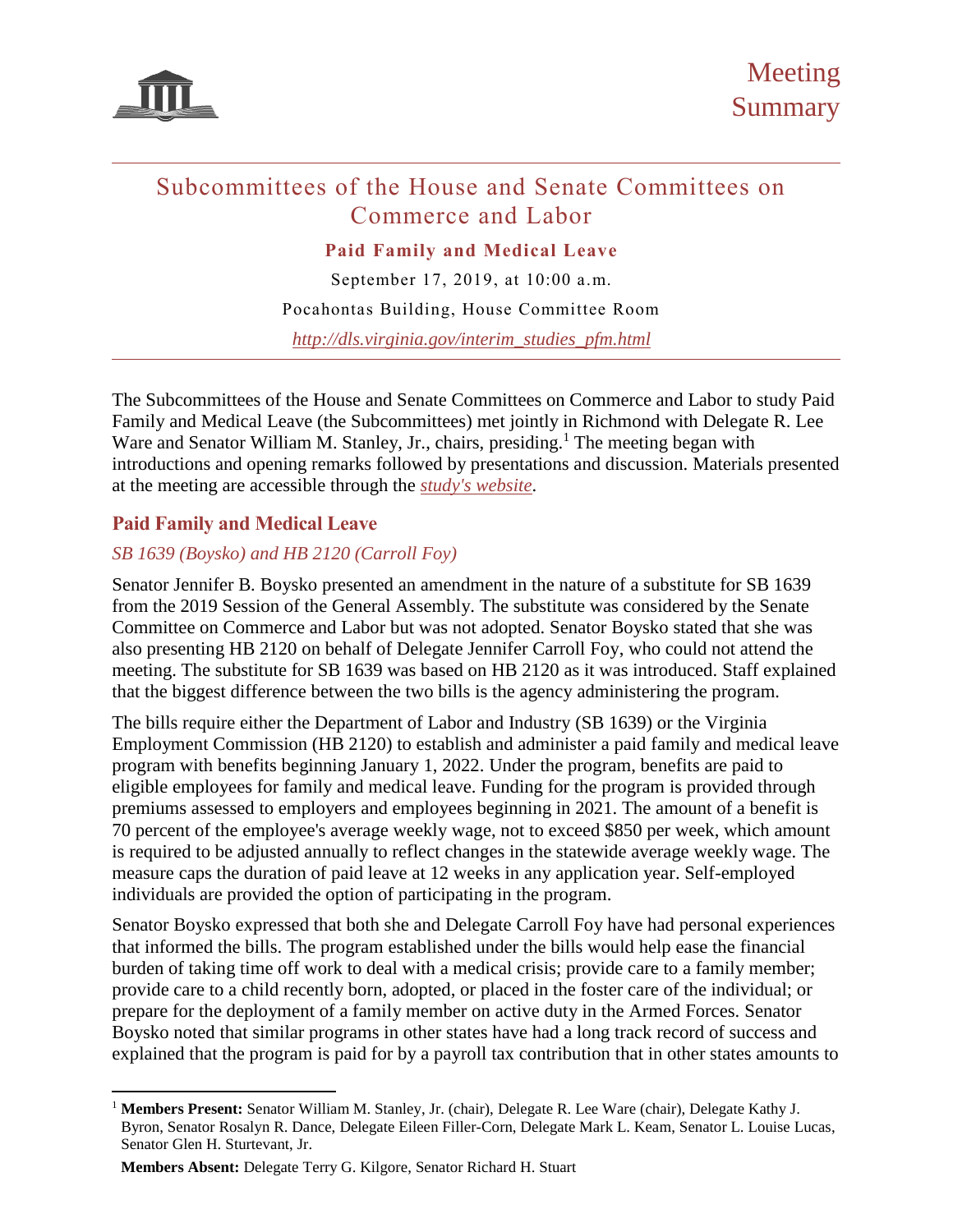about \$5 per employee. While there is a cost associated with the initial implementation of the program, the startup cost will be repaid to the state.

Senator Rosalyn R. Dance and Delegate Kathy J. Byron inquired about the amount of leave available under the bill and how it is determined. Senator Boysko explained that the bills provide up to 12 weeks annually, which is consistent with the Federal Family and Medical Leave Act. The duration of any individual's leave is determined by the individual's health care provider.

### *HB 2261 (Guzman)*

Delegate Elizabeth R. Guzman presented HB 2261 from the 2019 session of the General Assembly. The bill requires employers with 15 or more employees to provide to each employee paid medical and family leave up to 24 hours in any 12-month period at a rate of 0.46 hours per 40 hours worked. Delegate Guzman noted that 1.2 million employees in the Commonwealth have no paid sick days and that requiring paid sick days will ultimately be a cost-saver for employers. Delegate Guzman asked the Subcommittees what their next steps would be and expressed a desire to continue to be involved in the process. She also mentioned that her original intent for the bill was to require up to 40 hours of paid sick leave and that she hoped the Subcommittees would consider the higher cap figure in their deliberations. Senator Stanley stated, and Delegate Ware agreed, that the Subcommittees planned to meet again this fall and make recommendations to their respective full Committees on Commerce and Labor.

# **Proponents**

# *Tara Gibson, Campaign for a Family Friendly Economy*

Ms. Gibson stated that she has spoken to many Virginia families that are working harder than ever but are still struggling. They need time off to take care of themselves and others. She relayed the story of Ben, who had to move back home to take care of a sick family member. Ben found it hard to balance time off with working and was often too tired to remember if he got the dosage of his family member's medication correct. Ms. Gibson also told the story of Val, from Richmond, who because of anxiety and stress can't remember the first few months after her child was born. Ms. Gibson stated that paid family and medical leave is supported by small business owners who know that a balance between home and work life leads to better employees. Finally, Ms. Gibson noted that the United States is the only country in the developed world without a national program for paid family and medical leave.

#### *Dominic Procopio, Main Street Alliance*

Mr. Procopio stated that he has spoken with more than 350 businesses that have challenges related to family and medical leave. He noted that more than 66 percent of small businesses support a paid family and medical leave program. A statewide program is the only way a small business could afford to provide this benefit, and it would allow a small business to compete with a bigger employer for talent. Mr. Procopio stated that small businesses in states with similar programs have not seen dramatic cost increases or adverse effects. Mr. Procopio also told the story of a restaurant owner who had to work just days after she had given birth and stated how many small business owners face similar challenges.

#### *Freddy Meija, The Commonwealth Institute*

Mr. Meija provided an overview of state paid family and medical leave programs, some specific details on Oregon's program, and an analysis on the potential impact by race of such a program

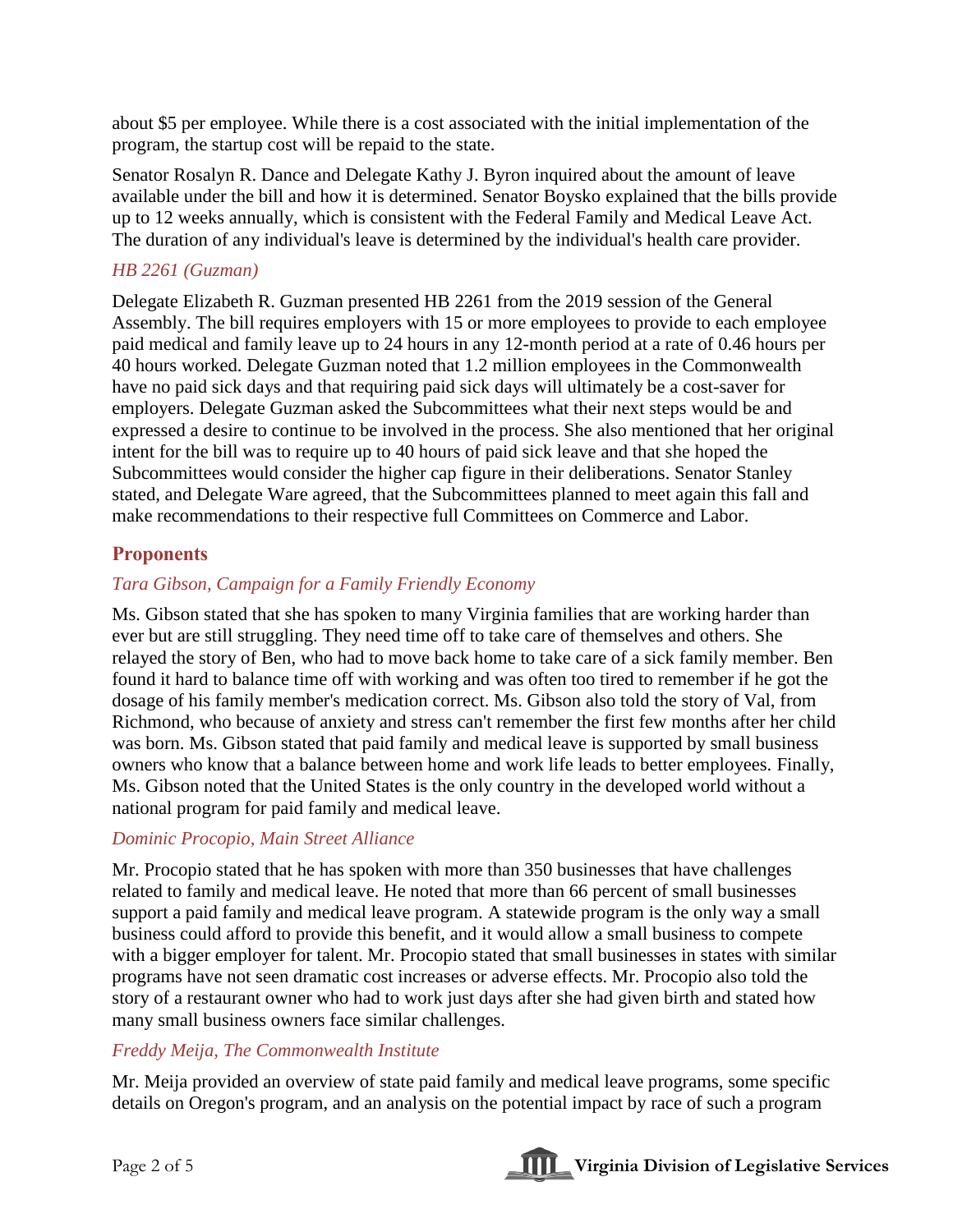in the Commonwealth. Mr. Meija explained that eight states and the District of Colombia have some form of paid medical and family leave programs. However, some programs are not yet providing benefits and only four states currently administer benefits. There is a wide variety across state programs. The biggest differences between the states are the amount of leave available and the funding model. Some programs are entirely employee-funded, others are funded jointly by employers and employees, and other programs use one model for family leave and the other model for medical leave.

Mr. Meija explained that Oregon's paid family and medical leave program cost \$15.9 million in general fund dollars. Premiums will begin in January 2022, and benefits will begin in January 2023. The premiums will be split by an employer and employee on a 60/40 basis. The program offers up to 12 weeks annually for family or medical leave. There is an exemption for employers with fewer than 25 employees. Under the program workers receive benefits on a sliding scale based on their earnings, with a maximum benefit of up to 120 percent of the state average weekly wage.

Mr. Meija stated that while a paid family and medical leave program in the Commonwealth would benefit all working people, it would especially benefit women of color. Women of color are more likely to be key or sole breadwinners in their families and therefore stand to benefit most from such a program. Mr. Meija noted that 70 percent of Latinx workers and 60 percent of black workers in Virginia cannot take unpaid leave through the federal Family and Medical Leave Act.

Delegate Byron asked Mr. Meija about the funding models and noted that employees in states with programs with the employee-funded model have been taxed billions of dollars for the benefit. Delegate Ware wanted to know more about program solvency through the economic crisis that began in 2008. Mr. Meija stated that the programs did not run into issues because utilization of such programs does not increase during a recession the way unemployment does. Delegate Ware asked Mr. Meija to send more detailed information on that point.

#### *Jim Dau, AARP*

Mr. Dau stated that there are more than one million unpaid family caregivers in Virginia. According to an AARP survey of Virginia voters over the age of 40, more than one in 10 have experienced being a family caregiver, and more than 40 percent of those worked while giving care. Nearly one in five had to switch from a full-time job to a part-time job, two-thirds had to spend their own money to provide care, and 30 percent had to spend their retirement savings to do so. These individuals were forced to sacrifice their short-term, medium-term, and long-term financial security to provide care to a family member. Of those surveyed, nearly 90 percent supported giving caregivers more flexibility in their jobs, and more than 75 percent—over 70 percent from each political party—support some degree of paid family and medical leave.

#### *David Broader, Service Employees International Union 512*

Mr. Broader stated that he hears frequently about the need for paid family and medical leave. He told the story of Alex, who only has two weeks of paid parental leave, and of Joyce, who had to miss work because of an unexpected hospitalization. Mr. Broader stated that his wife was diagnosed with breast cancer while their kids were young. She needed chemotherapy and surgery and is now cancer-free. The Broader family never would have made it through the adversity caused by his wife's treatment and recovery if they didn't have paid family and medical leave to

**THE** Virginia Division of Legislative Services Page 3 of 5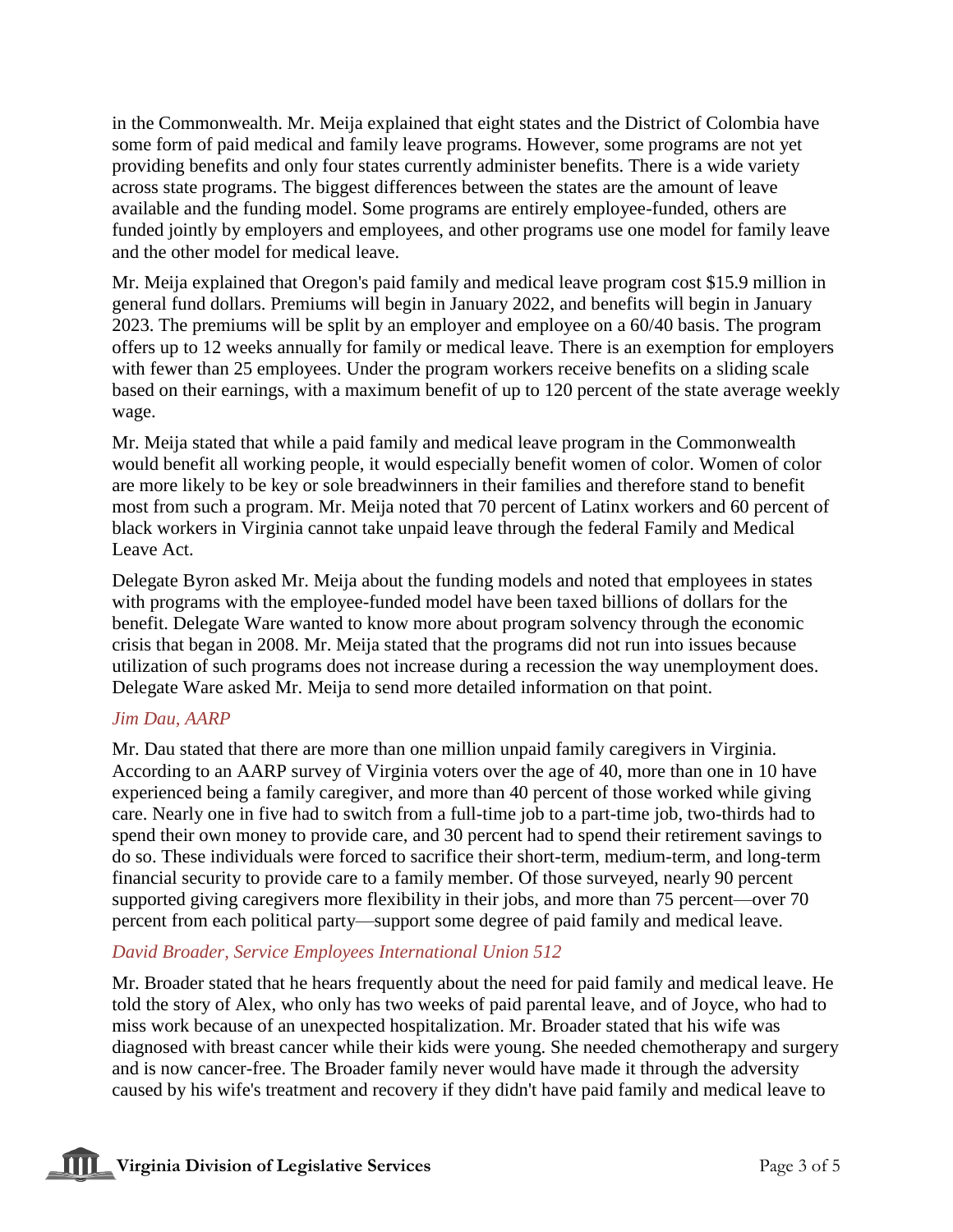take the time they needed. Mr. Broader stated that every family in Virginia deserves the same benefits his family received.

# *Natasha Crosby, LGBTQ Chamber of Richmond*

Ms. Crosby, explained that, as a real estate agent and small business owner, if she doesn't do any given task, then it doesn't get done. She is one medical emergency from financial disaster. She hopes to grow her business and create jobs in the Commonwealth but cannot afford to offer a competitive benefits package to attract talented employees. A paid family and medical leave program would help level the playing field for small businesses. Ms. Crosby stated that although the LBGTQ community has made progress toward equity, its struggle continues. Ms. Crosby expressed concern over whether the bills provided the same benefits for the LGBTQ community. Senator Stanley prompted Senator Boysko to verify that the bill was inclusive. Senator Boysko responded that the bill is inclusive of the LGBTQ community.

#### *Sarah Jane Glynn, Ph.D., Center for American Progress and the National Academy of Social Insurance*

Dr. Glynn stated that she is an expert on paid family and medical leave programs. She has done research for paid leave implementation at both the state and federal level and has worked with a number of different states and municipalities to help determine best practices for designing and implementing paid family and medical leave programs. Dr. Glynn explained that paid family and medical leave is not meant for short-term illness. She added that while caring for a new child gets more attention, it is not the most common form of leave taken. Half of the leave is taken for an individual's own medical needs, and leave taken to provide end-of-life care is also a significant portion of leave taken under these programs.

Dr. Glynn explained that paid family and medical leave is not a new concept and there have been temporary disability insurance programs in some states since the 1940s. The programs are selfsustaining, self-funded, and effectively administered. Social insurance programs are inexpensive to run and have a low cost per person because the risk is spread across a centralized risk pool. Virginia already has programs like this for other benefits.

Dr. Glynn explained that qualifying for leave requires verification. While this is easy for a new child, medical determinations can be more complicated. Verification is best done through the state rather than through the employer because then the employee's doctor can provide more medical details without having to disclose medical conditions to the employer. The length of leave is determined by the doctor based on the condition and the type of job. Fraud has been virtually nonexistent in such programs.

Senator Stanley asked Dr. Glynn how long it takes for an individual to receive benefits. Dr. Glynn stated that some states do better than others. The key is to use data, like employment and salary information, that the state already has to expedite the process. Senator Stanley requested that Dr. Glynn return to the Subcommittees' next meeting if she is available.

#### *Jessica Mason, Ph.D., National Partnership for Women and Families*

Dr. Mason explained that paid family and medical leave is a benefit that nearly everyone needs at some point in life. Only 17 percent of employees nationwide have such a benefit. Almost onethird of employees have no sick days or other access to paid time off. Similar programs are operational in four states. States typically cover all private-sector employees who meet earnings